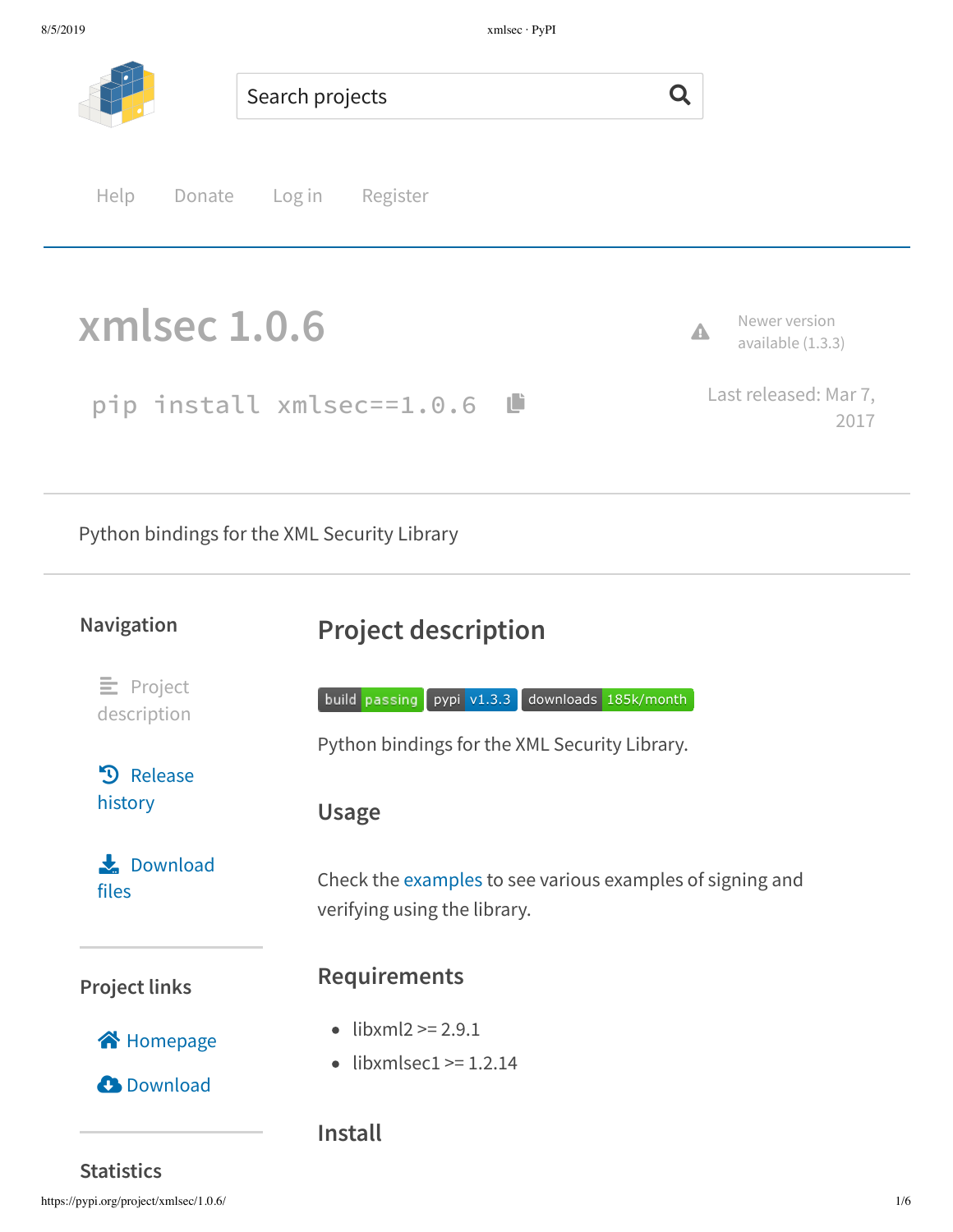GitHub statistics:

Stars: 49  $\n **z**$ 

 $P$  Forks: 38  $R$ 

**O** Open issues/PRs: 25 Z

View statistics for this project via Libraries.io  $\mathbf{Z}$ , or by using Google BigQuery<sup>[2]</sup>

#### Meta

License: MIT License  $(MIT)$ 

#### **Author: Bulat** Gaifullin $\boxdot$

 $\rightarrow$  xmlsec

**Maintainers** 

bgaifullin

mehcode meh.

## **Classifiers**

**Development Status** 3 - Alpha

# **Intended Audience Developers** System

Administrators

License https://pypi.org/project/xmlsec/1.0.6/ Pre-Install

Linux (Debian)

apt-get install libxml2-dev libxmlsec1-dev libxmlsec1

Note: There is no required version of libxml2 for ubuntu precise, so need to dowload and install it manually.

```
wget http://xmlsoft.org/sources/libxml2-2.9.1.tar.gz
tar -xvf libxml2-2.9.1.tar.gz
cd libxml2-2.9.1
./configure && make && make install
```
Linux (CentOS)

yum install libxml2-devel xmlsec1-devel xmlsec1-opens

Mac

brew install libxml2 libxmlsec1

## Automated

1. xmlsec can be installed through easy\_install or pip.

pip install xmlsec

Mac

If you get any fatal errors about missing .h files, update your C\_INCLUDE\_PATH environment variable to include the appropriate

 $2/6$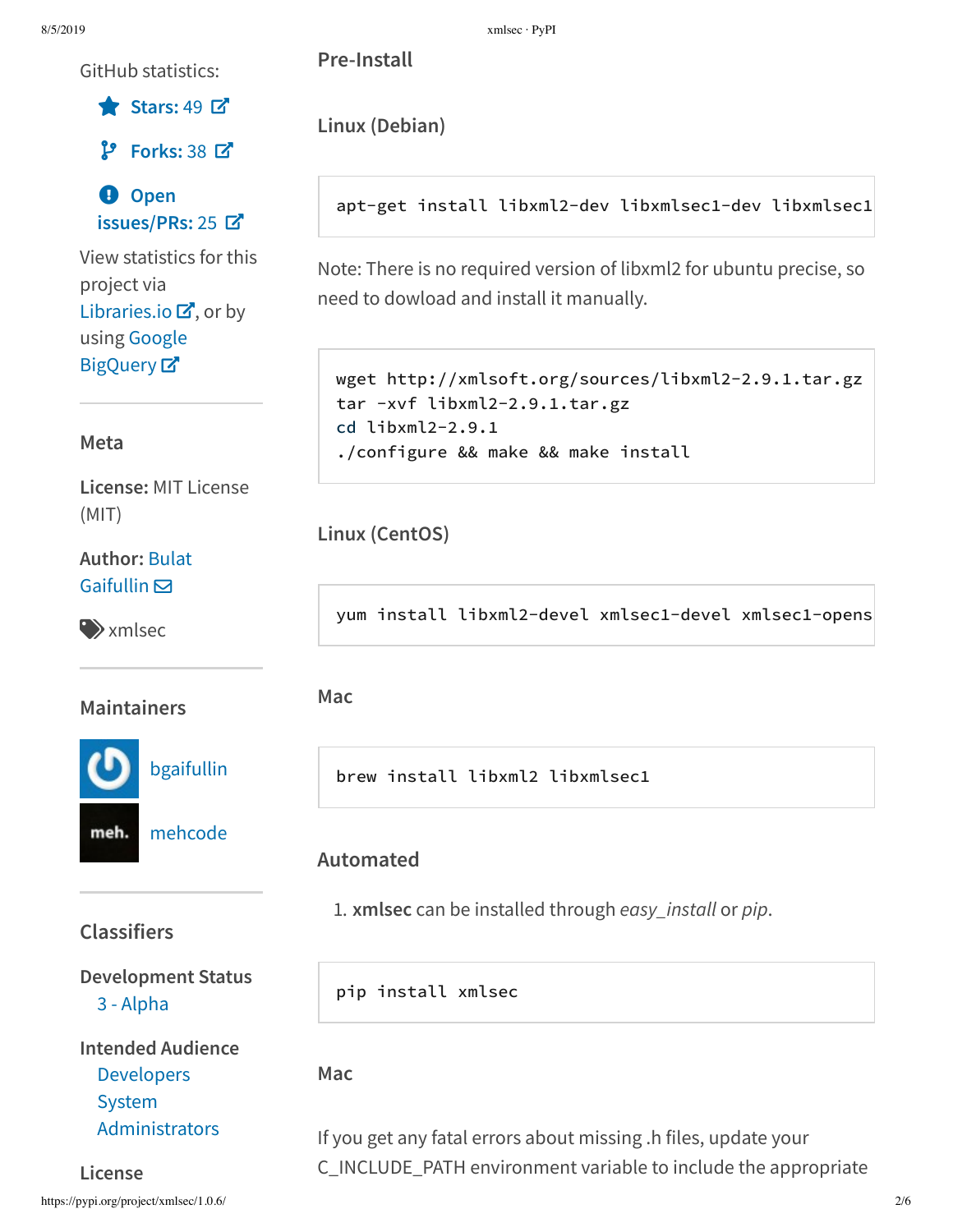#### 8/5/2019 xmlsec · PyPI

OSI Approved :: MIT License

### **Operating System** OS Independent

**Programming Language**  $\mathsf{C}$ Python :: 2.7 Python :: 3 Python :: 3.3 Python :: 3.4

#### **Topic**

Text Processing :: Markup :: XML

files from the libxml2 and libxmlsec1 libraries.

#### **Manual**

1. Clone the **xmlsec** repository to your local computer.

git clone git://github.com/mehcode/python-xmlsec.git

1. Change into the **xmlsec** root directory.

cd /path/to/xmlsec

1. Install the project and all its dependencies using *pip*.

pip install .

## **Contributing**

#### **Setting up your environment**

1. Follow steps 1 and 2 of the [manual installation instructions][].

[manual installation instructions]: #manual

1. Initialize a virtual environment to develop in. This is done so as to ensure every contributor is working with close-to-identicial versions of packages.

mkvirtualenv xmlsec

The `mkvirtualenv` command is available from `virtual can be installed by following: http://virtualenvwrapp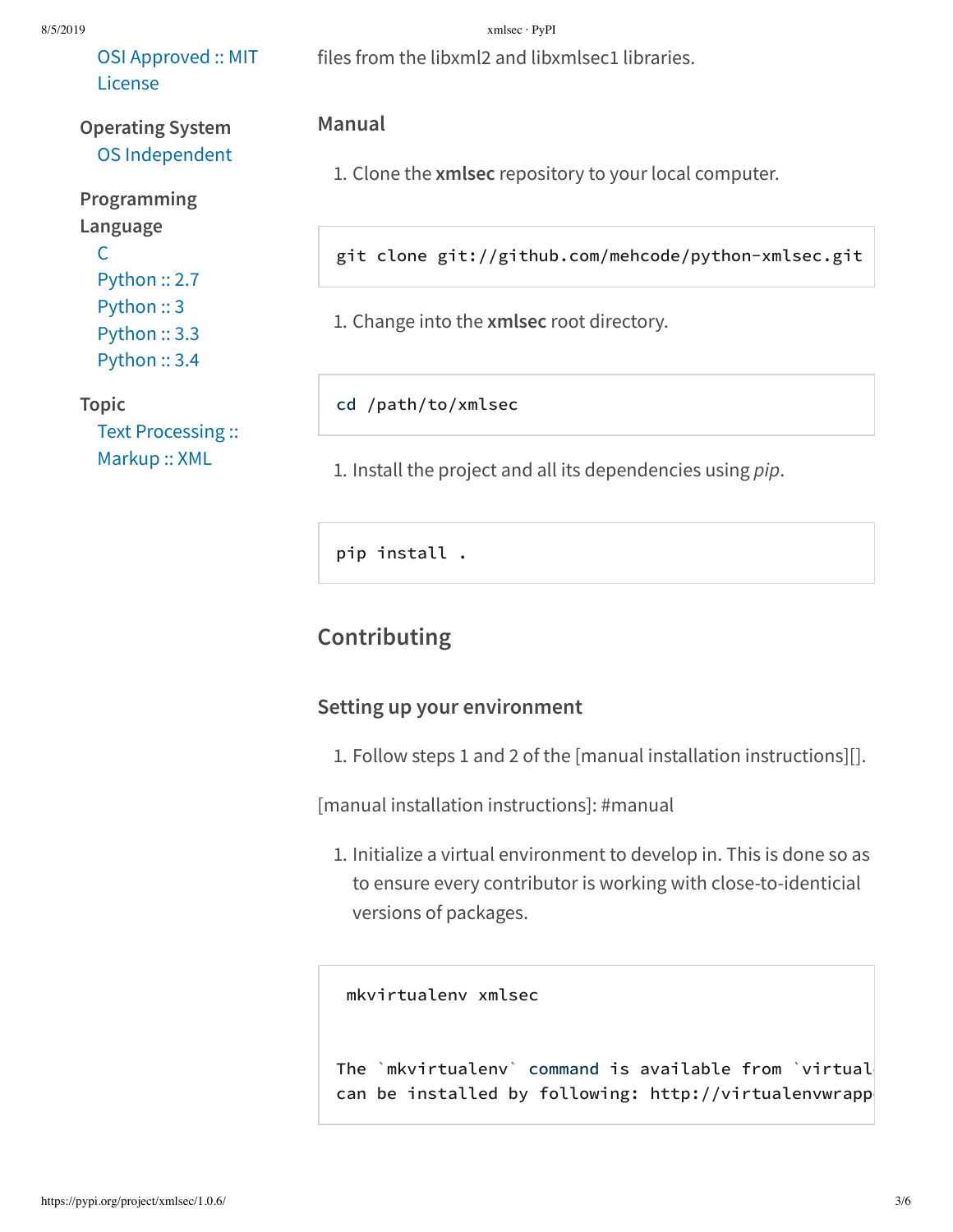1. Install **xmlsec** in development mode with testing enabled. This will download all dependencies required for running the unit tests.

```
pip install -r requirements-test.txt
pip install -e "."
```
#### **Running the test suite**

- 1. [Set up your environment](#setting-up-your-environment).
- 2. Run the unit tests.

py.test tests

## **Versions of python**

The following versions of python is supported:

- *python2.7*
- *python3.4*
- *python3.5 (required libxmlsec1 >= 1.2.18 and libxml2 >= 2.9.1)*
- *python3.6 (required libxmlsec1 >= 1.2.18 and libxml2 >= 2.9.1)*

## **License**

Unless otherwise noted, all files contained within this project are liensed under the MIT opensource license. See the included file LICENSE or visit opensource.org for more information.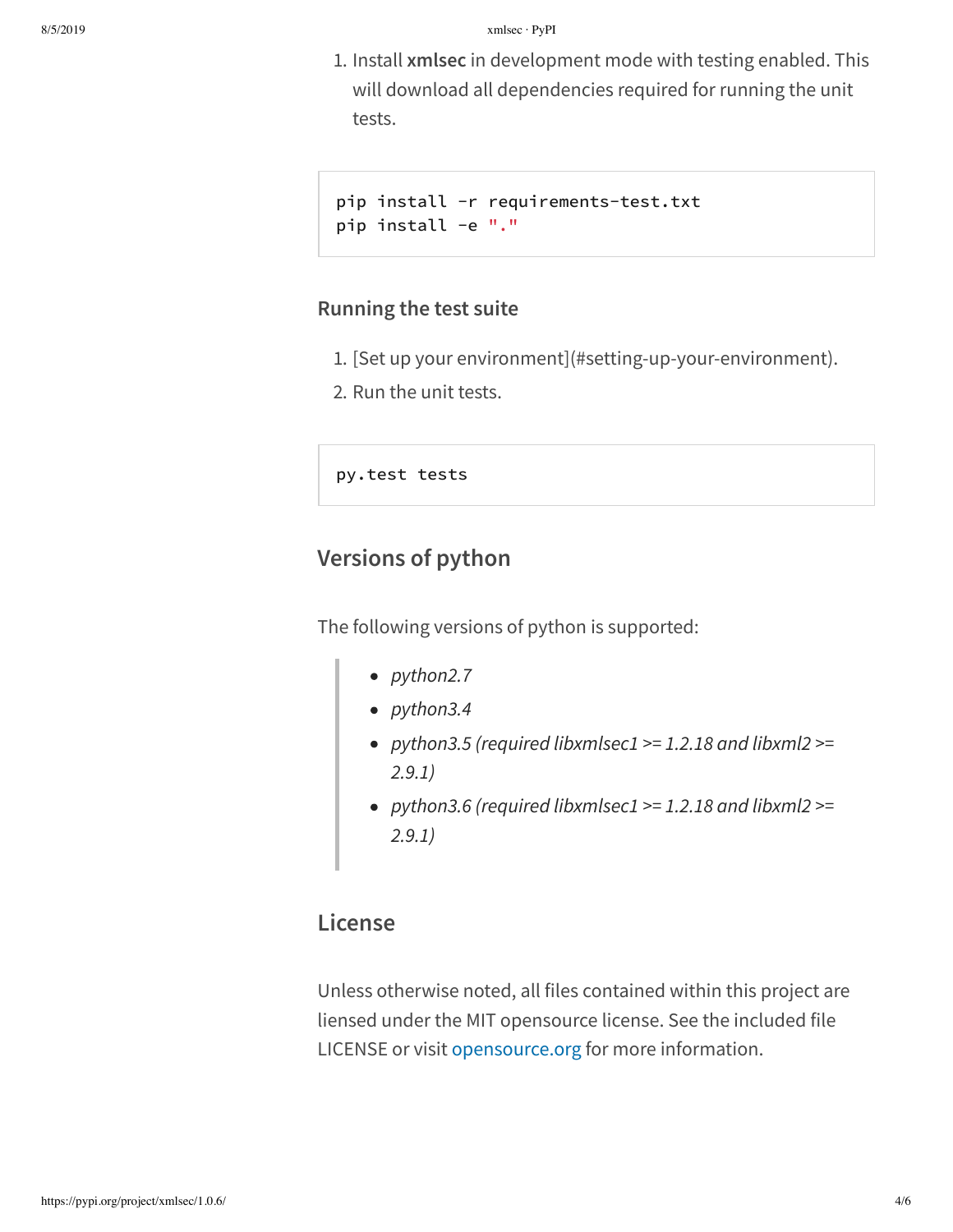8/5/2019 xmlsec · PyPI

# **Help**

Installing packages Uploading packages User guide<sup>T</sup> FAQs

## **About PyPI**

PyPI on Twitter<sup>7</sup> Infrastructure dashboard Package index name retention 口 Our sponsors

## **Contributing to PyPI**

# Bugs and feedback

Contribute on GitHub<sup>C</sup> Development credits

Code of conduct<sup>™</sup> Report security issue Privacy policy<sup>[2]</sup> Terms of use

**Using PyPI**

#### Status: All Systems Operational

Developed and maintained by the Python community, for the Python community. Donate today!

© 2019 Python Software Foundation

**Desktop version**